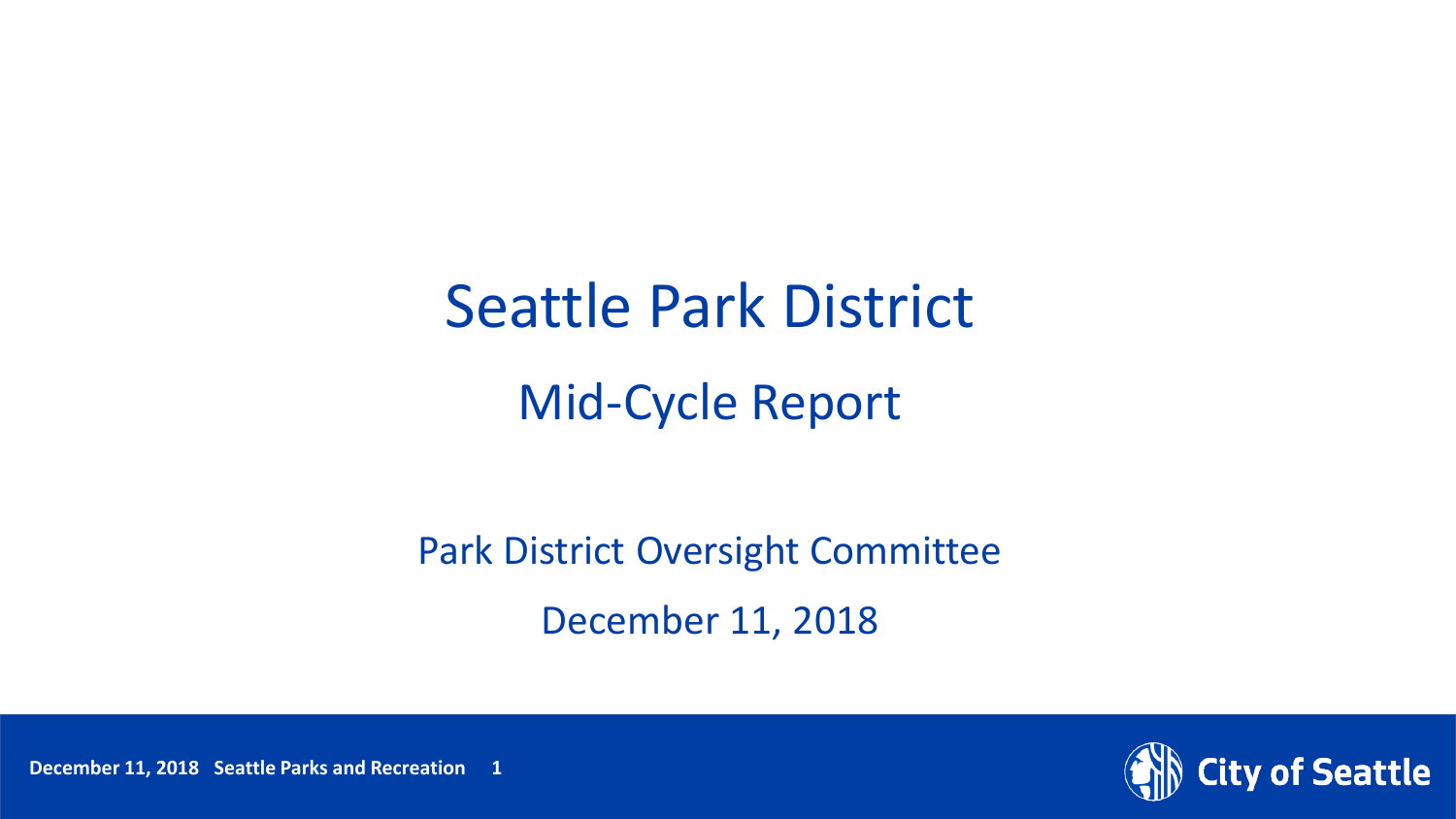## **Tonight's Agenda**

- Presentation
	- Quick Review
	- New Sections of Report
	- Summary of feedback received from PDOC members
	- Overview Next Steps
- PDOC Discussion and Action: Motion / Cover Letter
	- Accept / Reject report
	- Emphasis areas

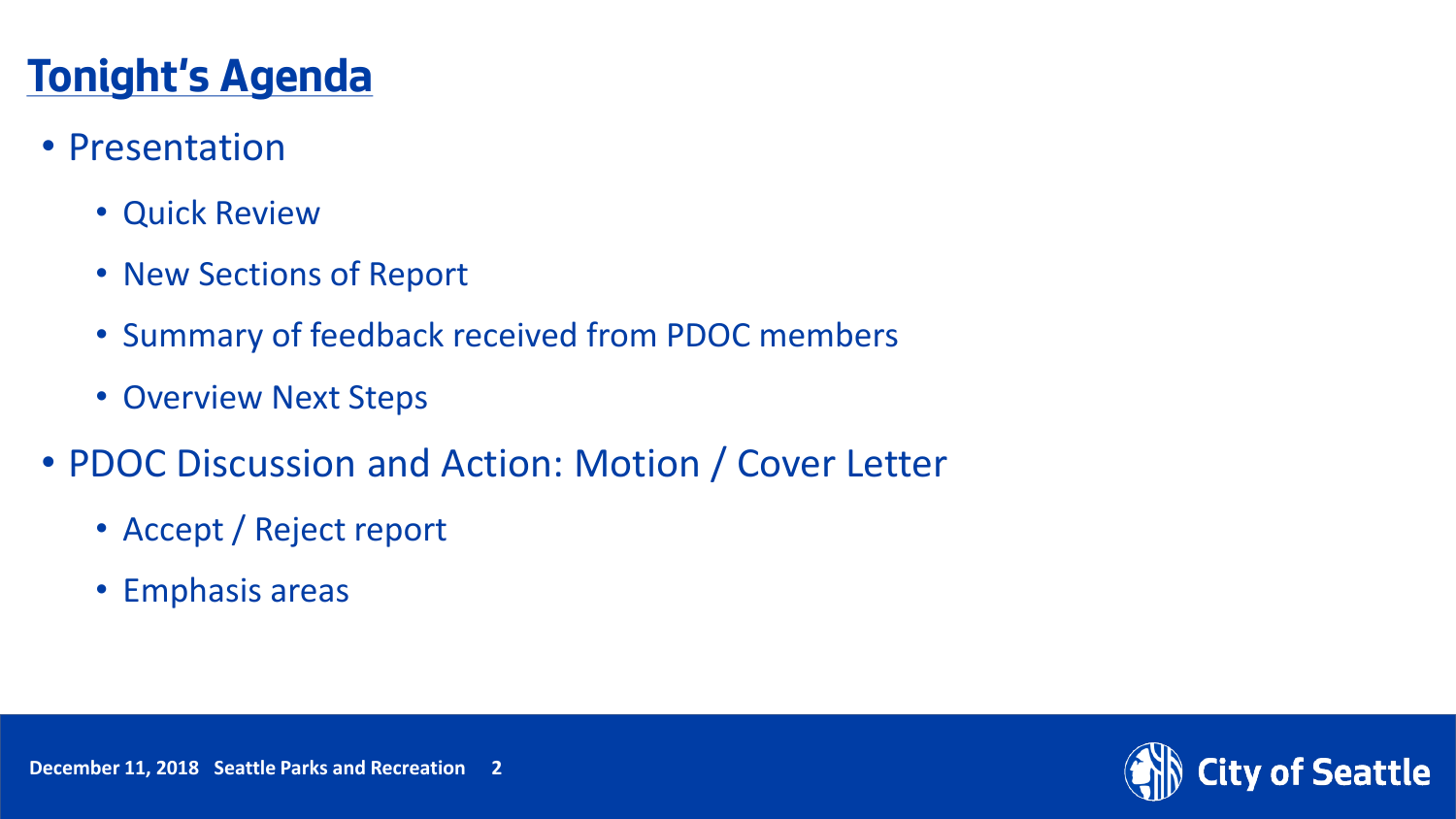## **Mid-Cycle Report – PDOC Engagement to Date**

- Pre-Work Review PDOC briefed July 2018
	- Financial Review 2015 -2017
- Overview of Key Findings PDOC Discussion August 2018
	- On-Track, Building New Park District Muscles, Performance Management, Impacts of Seattle's Growth, Can't Do It All, Equity, Access and Opportunity, Budgeting for the Future
- Program Level Review PDOC Discussion October 2018  $\bullet$ 
	- Programs for People, Maintaining Parks and Facilities, Fix It First, Building for the Future
- Full Report PDOC Discussion December 2018
	- Initiative Level Review
	-



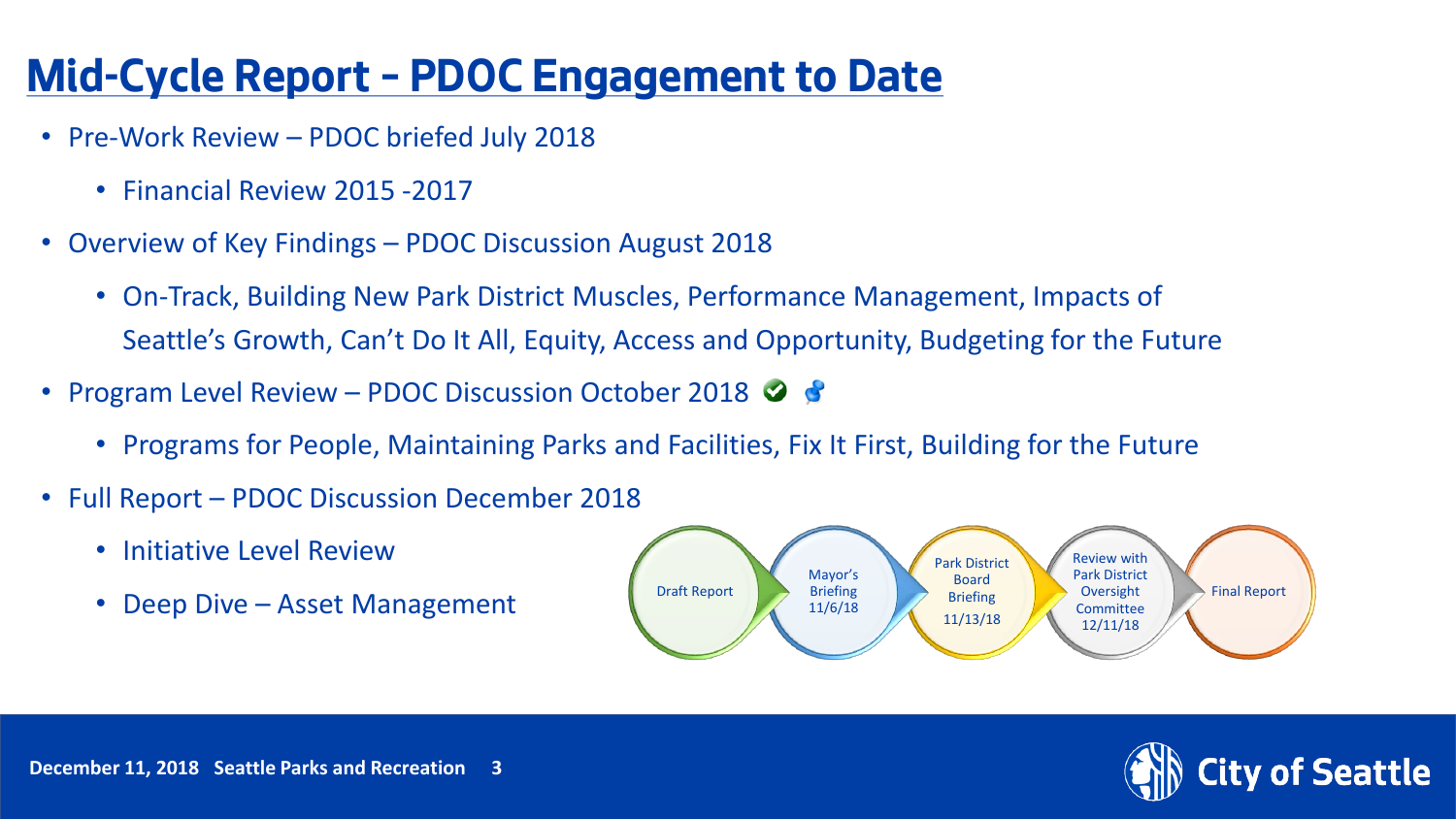### **Mid-Cycle Report – Initiative Level Review**

- On Track: Delivering on original intent.
- Monitoring: Additional attention to ensure delivers on intent.
- Reevaluating: Requires course correction.

| <b>Status</b>             | <b>Initiatives at Status</b> | % of Budget |
|---------------------------|------------------------------|-------------|
| <b>On Track</b>           | 24                           | 89%         |
| <b>Closely Monitoring</b> | 4                            | 3%          |
| <b>Reevaluating</b>       | 1                            | 8%          |

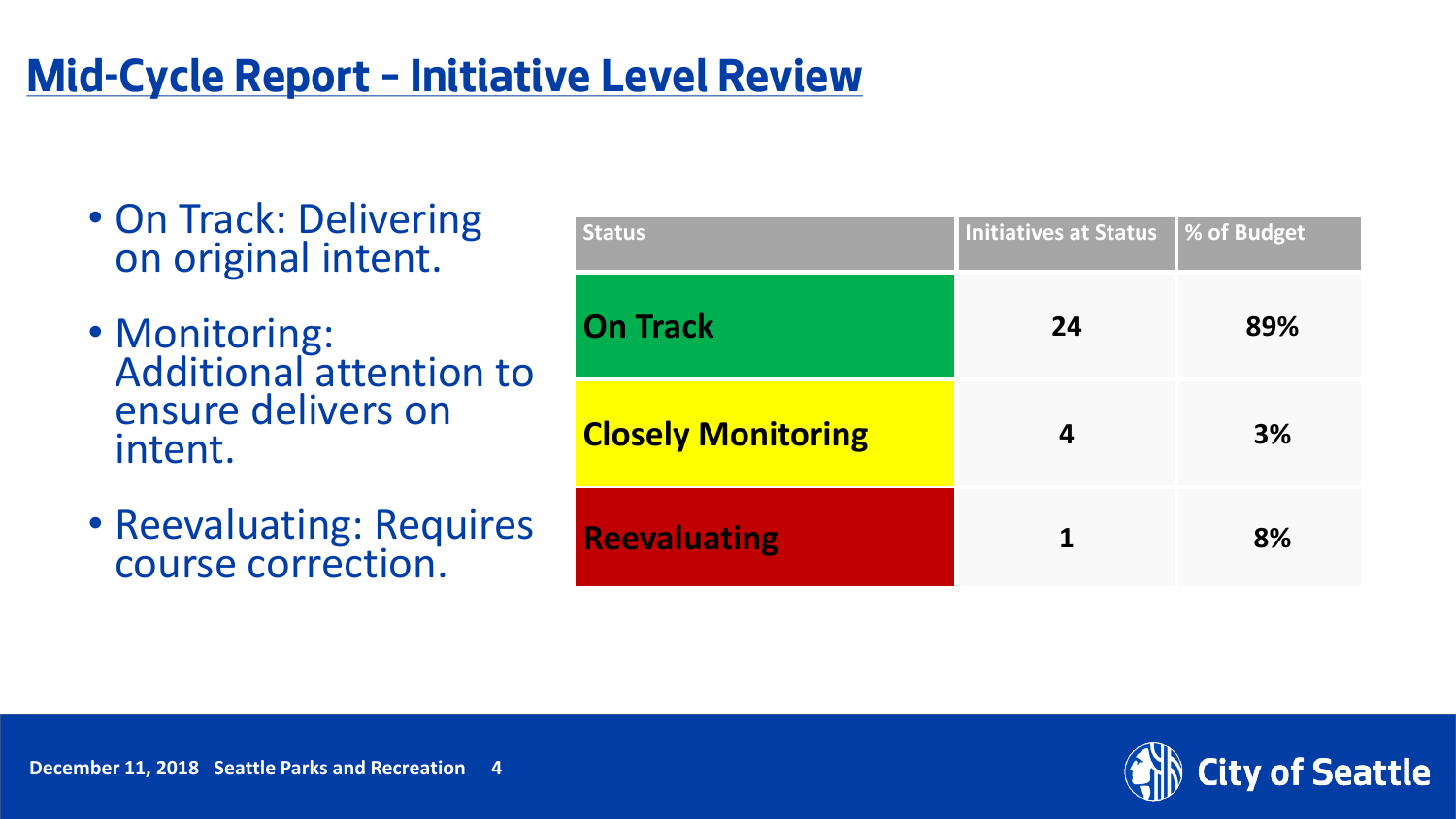### **Mid-Cycle Report – Asset Management and Major Maintenance**

### **Deep Dive**

#### **RELEVANT PARK DISTRICT INITIATIVES**

Recognizing that SPR had insufficient resources to ensure the long-term health of the City's parks and recreation assets, the 2015-2020 Park District plan funds these initiatives aimed at major maintenance and asset preservation:

- Major Maintenance Backlog and Asset Management (1.1)  $\bullet$
- Phase 1 Pier 62/63 Redevelopment (1.1a)
- Community Center Rehabilitation and Development (1.2)
- Saving Our City Forests (1.3)
- Aquarium Major Maintenance 2017-2020 (1.4)
- Zoo Major Maintenance (1.5) ٠
- Improve Dog Off-Leash Areas (2.5)
- Rejuvenate Our P-Patches (2.6)

Over the first six-year cycle, these initiatives invest \$145 million in the above asset management and major maintenance initiatives (almost 60% of all Park District investments during this cycle). Approximately \$55 million is appropriated for these initiatives in the first three years.

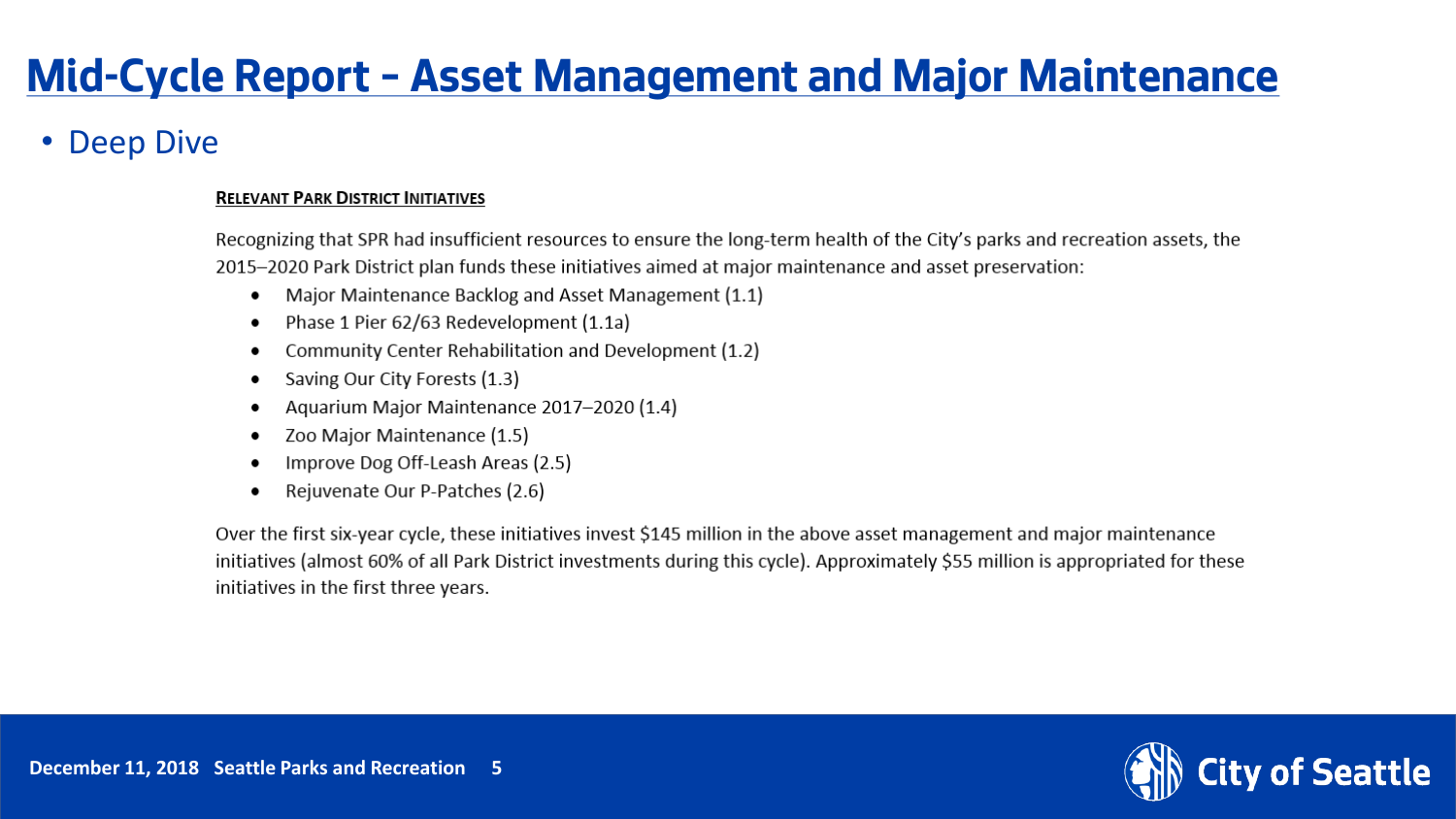### **Mid-Cycle Report – PDOC Review**

- Themes
- PD is one component of SPR funding integrated in lines of business budgets and project budgets
- Performance management system importance; time to develop / implement
- Level of investment may not be sufficient
	- Specifically referenced park acquisition, community center operations, Major Projects Challenge Fund
- Specific Initiative Level Status Comments (1 comment for each of the following):
	- Major Mtn & Asset Mgmt (1.1) should it be yellow because we hadn't spent 50% in first three years?
	- Make Parks Safer (2.4) Should it be green and red?
	- Community Center Ops (3.1) should it be yellow because more resources are needed for Magnuson?
	- Acquisitions  $(4.1)$  should this be 'not-green' given the \$ spent and increasing cost of land?
	- MPCF (4.2) should this be 'not-green' since there is not enough funding relative to demand?
	- Develop and Maintain Landbank Sites (4.4/4.5) suggestion to change to yellow
	- Performance Monitoring & Strategic Mgmt (4.10) suggestion to change to red; should be up and running.

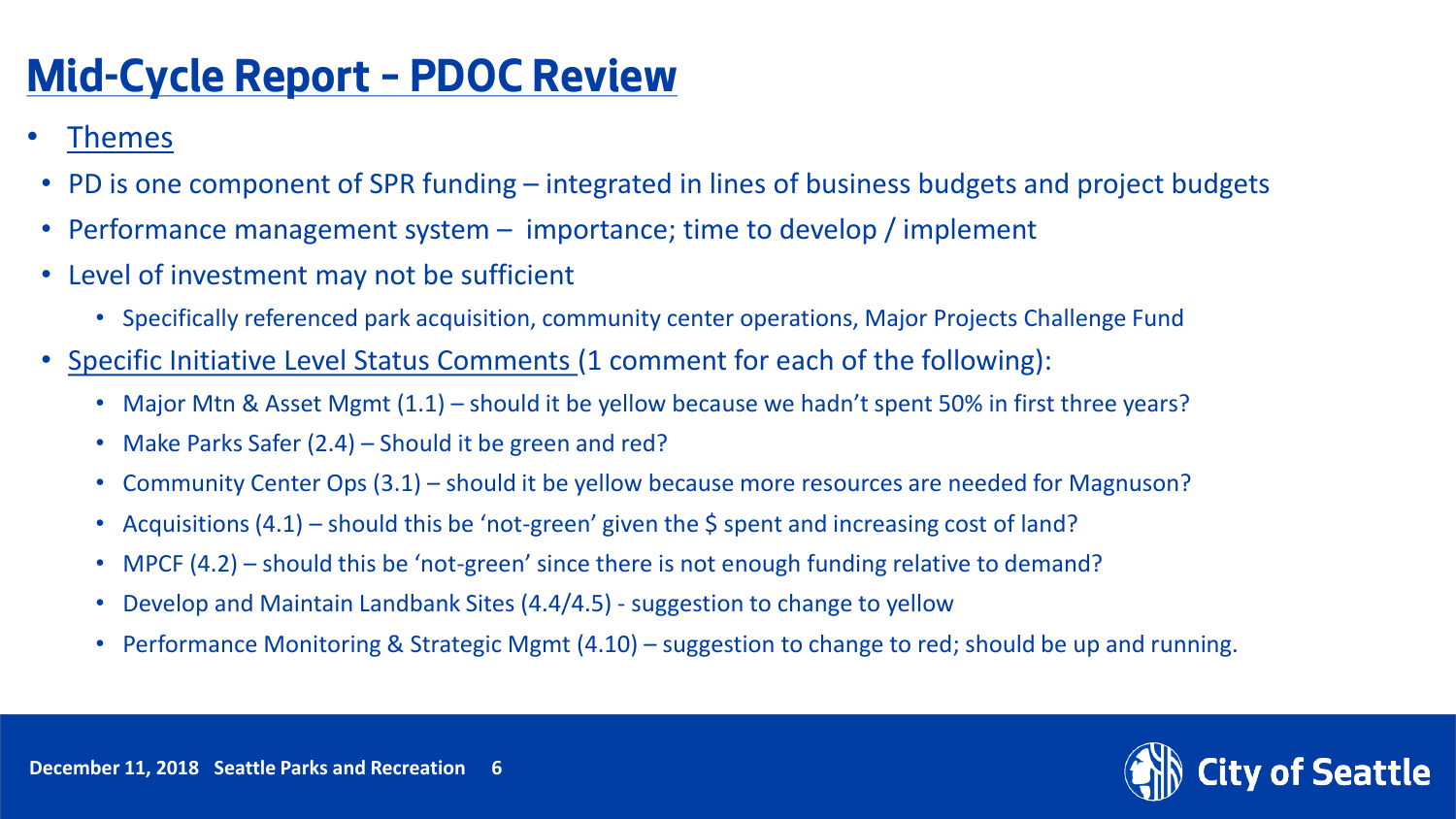### **Mid-Cycle Report – Next Steps**

### • Finalize

- Graphic Designer update to web format
- Publish
	- January Newsletter
	- SPR Website
	- Park District Website